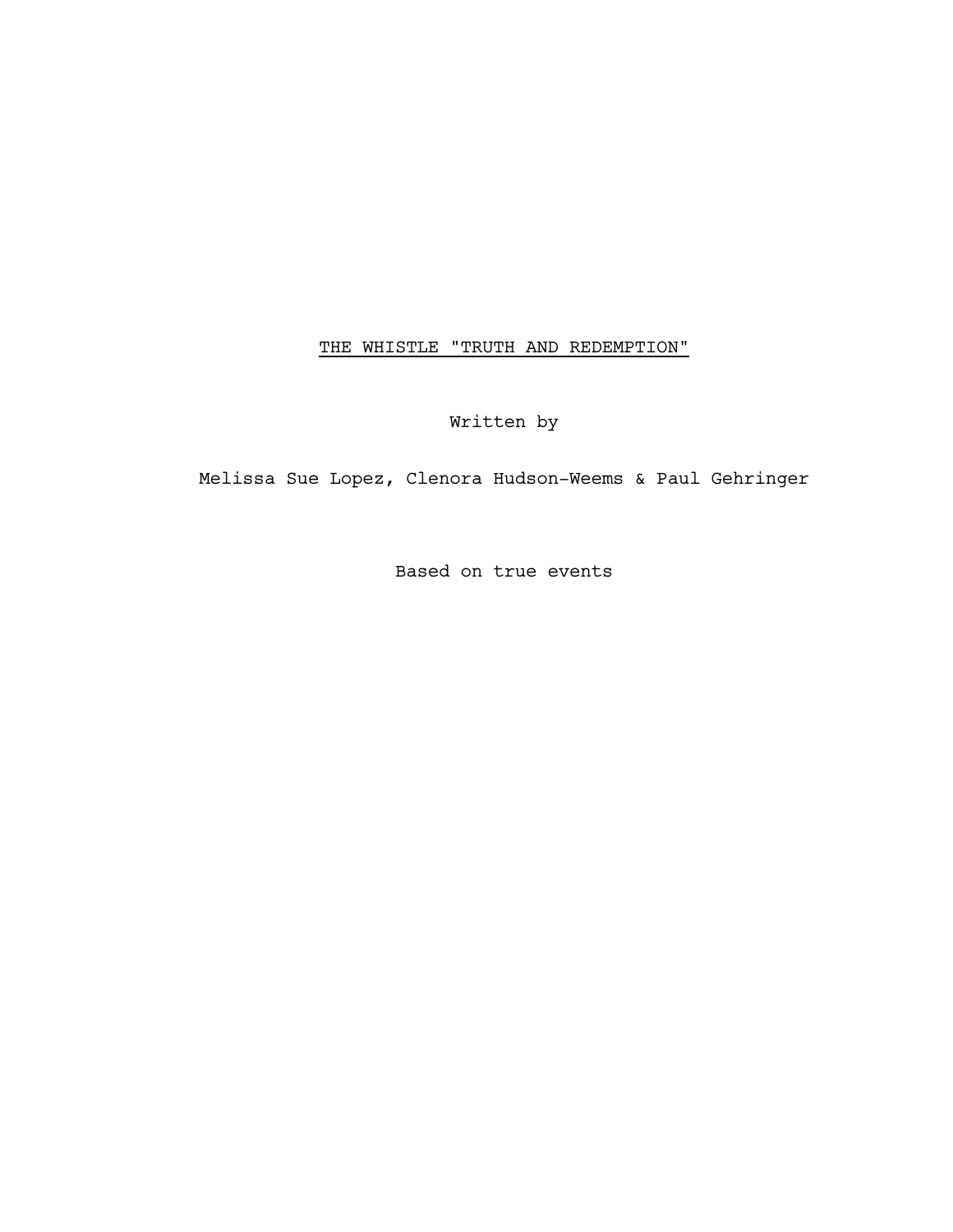EXT. THE WRIGHT'S HOUSE - EVENING

The dwelling is a meager, a small three bedroom shot-gun house. Meanwhile, Maurice and company speed up in Mose's car and slam on the brakes to park.

INT. LIVING ROOM

Elizabeth is sitting in her rocking chair and stitching up a hole in Mose's shirt. The SOUND OF THE FRONT DOOR OPENING AND CLOSING is heard as Emmett and crew return. Emmett darts straight into the room, with his cousins close behind.

EMMETT

Aunt Liz, c-can I have my t-train ticket back? I wanna g-go home.

ELIZABETH What's wrong, Bo? Tired of Mississippi already? Or just homesick?

### SIMEON

Bobo whistled at a white woman, Mama. Miss Bryant. At the sto'.

#### ELIZABETH

You know better than that, Bo. But you don't have to go. Just be good and mind yo business, child. Stay out from up there. It'll be all right. Yall boys just mind yo business and be good.

#### EMMETT

O--o-- okay, Aunt Liz, b--b-- but please don't tell uncle M--M-- Mose. Please don't t--t-- tell him.

# ELIZABETH

Just be good like I tell you and we won't hear no more of this foolishness.

Emmett is relieved.

BACK TO PRESENT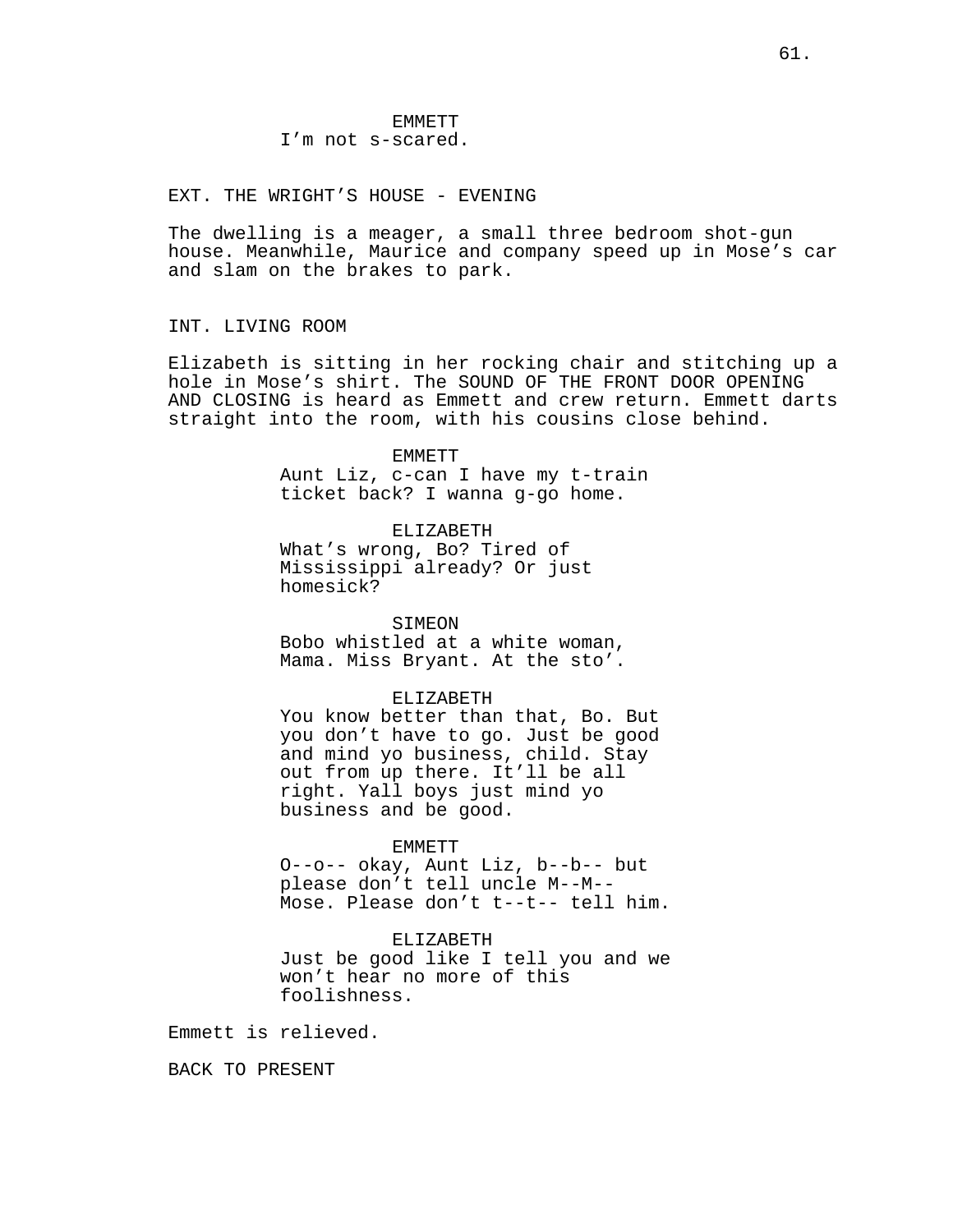INT. SOUL FOOD RESTAURANT

Clenora, Mr. Mooty, and Emmett's cousins have finished eating. WAITRESS takes their plates. Wheeler still has the floor.

> WHEELER Emmett was definitely scared, alright. He begged my Grandma Lizzy a couple more times, over the next few days, for his ticket home. She wouldn't budge.

Wheeler takes a sip of his water before continuing

WHEELER So time passed, from Wednesday to Saturday. We almost forgot about everything... Then 2 a.m. Sunday morning, August 28, 1955, some people forced their way in--

FLASHBACK TO:

EXT THE WRIGHTS' HOUSE - LATE NIGHT (1955)

A pair of tall, dark, male figures emerge from the shadows and walk up to the front door. The two take turns banging on it, until they hear the SOUND of the door unlocking. The handle turns, the door cracks open, and Mose peeks out.

One of the mystery men has a flashlight and rudely turns it on in Mose's face, making his pupils dilate. Mose shields his eyes, unable to see who his uninvited guests are.

> MYSTERIOUS MALE VISITOR'S VOICE Open the damn door.

MOSE What's wrong? What done happened?

The guy then brings attention to the .45 COLT AUTOMATIC HANDGUN in his right hand. Mose reacts and the front door creaks open wider for the two unknown bodies to enter.

INT. THE WRIGHTS' HOUSE

The front door area is dimly lit by a candle set on a table against the wall. Mose is in his pajamas, unwillingly standing aside as the two invaders invade his home.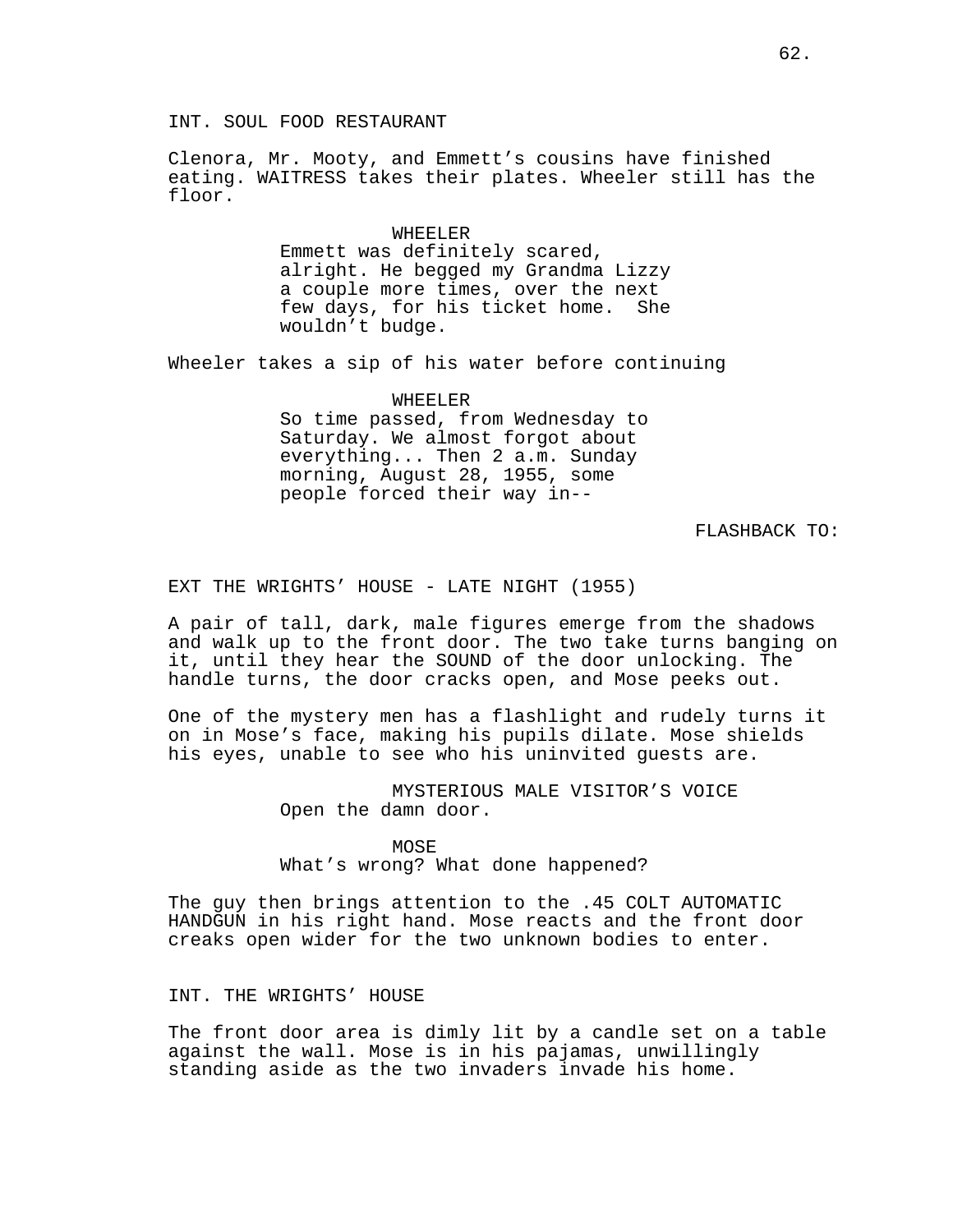The intruders are J.W. Milam and Roy Bryant, dressed in their same work clothes.

> **MOSE** What's wrong, Mr. Bryant, Mr. Milam? What's done happened?

Roy closes the door behind them.

ROY Where that boy, the one from up norf, Chicago? The one that did all that smart talking.

MOSE They in bed, Mr. Roy. What he do?

J.W. Never you mind! Just where is he?

Elizabeth, after waking up, walks towards them.

ELIZABETH What is it, Mr. Milam? Som'in wrong?

ROY The boy, I ax you. Where is he? We ain't got all night. Just git him.

Without waiting, they force their way to the first room.

INT. ROOM #1

Maurice is sleeping and Wheeler is huddled in the bed, shaking and praying softly out of fear.

> WHEELER Lord, if you let me live, I'll straighten my life up.

Roy and J.W flash the light in their faces, and, not seeing their target, they exit the room, walking toward the next one.

INT. THE HALLWAY

Mose is the only thing that stands between the two invaders and the second bedroom.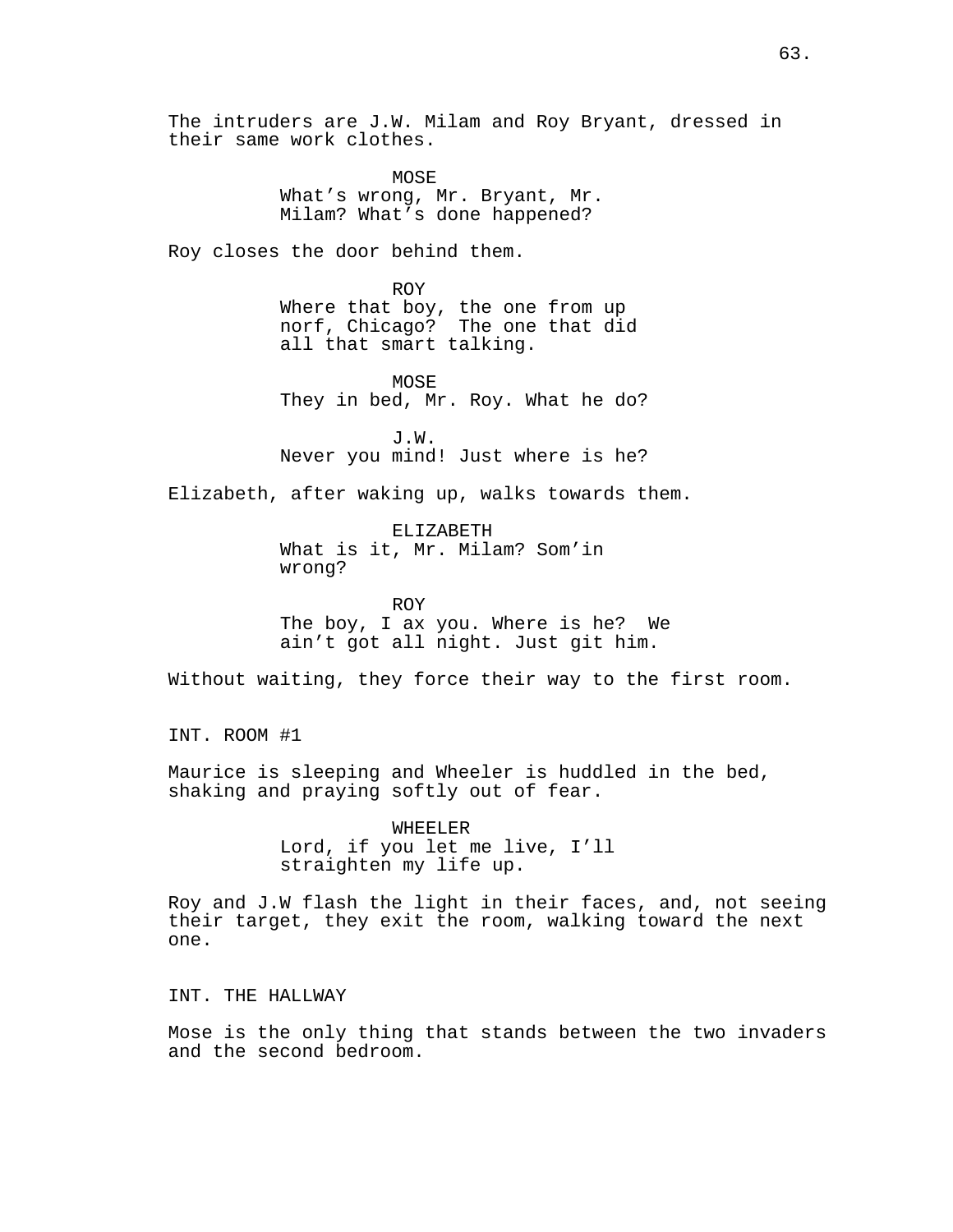MOSE (pleading) Mr. Milam... Mr. Bryant... please.

J.W. pushes Mose aside for a second time, clearing the path for Roy to visit the next bedroom. The door is slightly open, so Roy simply pushes it the rest of the way with his foot and steps inside.

INT. BEDROOM #2

Roy aims his beam at Simeon, who sits up. He recognizes him.

ROY Lay back down, and close yo eyes.

J.W. illuminates the final bed. Emmett is sitting up, not nearly as scared as he should be, shilding his eyes from the flashlight.

> J.W. You must be the fat boy from Chicago?

EMMETT Y-yes, I'm f-from Chicago.

ROY Yes? Did I hear you say 'yes,' ya black sum-bitch?

Roy gets close to his face and yells a serious threat.

ROY You say 'yes' to a white man down here, sum-bitch, and you a dead nigger. It's 'yassuh,' you hear me, boy? 'Yassuh.'

J.W. Got damn you. Git yer yellow ass up and watch how ya talk.

Emmett says nothing. He gets up and starts putting on his clothes, then his socks.

> J.W. Git a move on ya, boy. Ya won't need no socks where you's going, you sum-bitch!

J.W. grabs Emmett and takes him out of the room.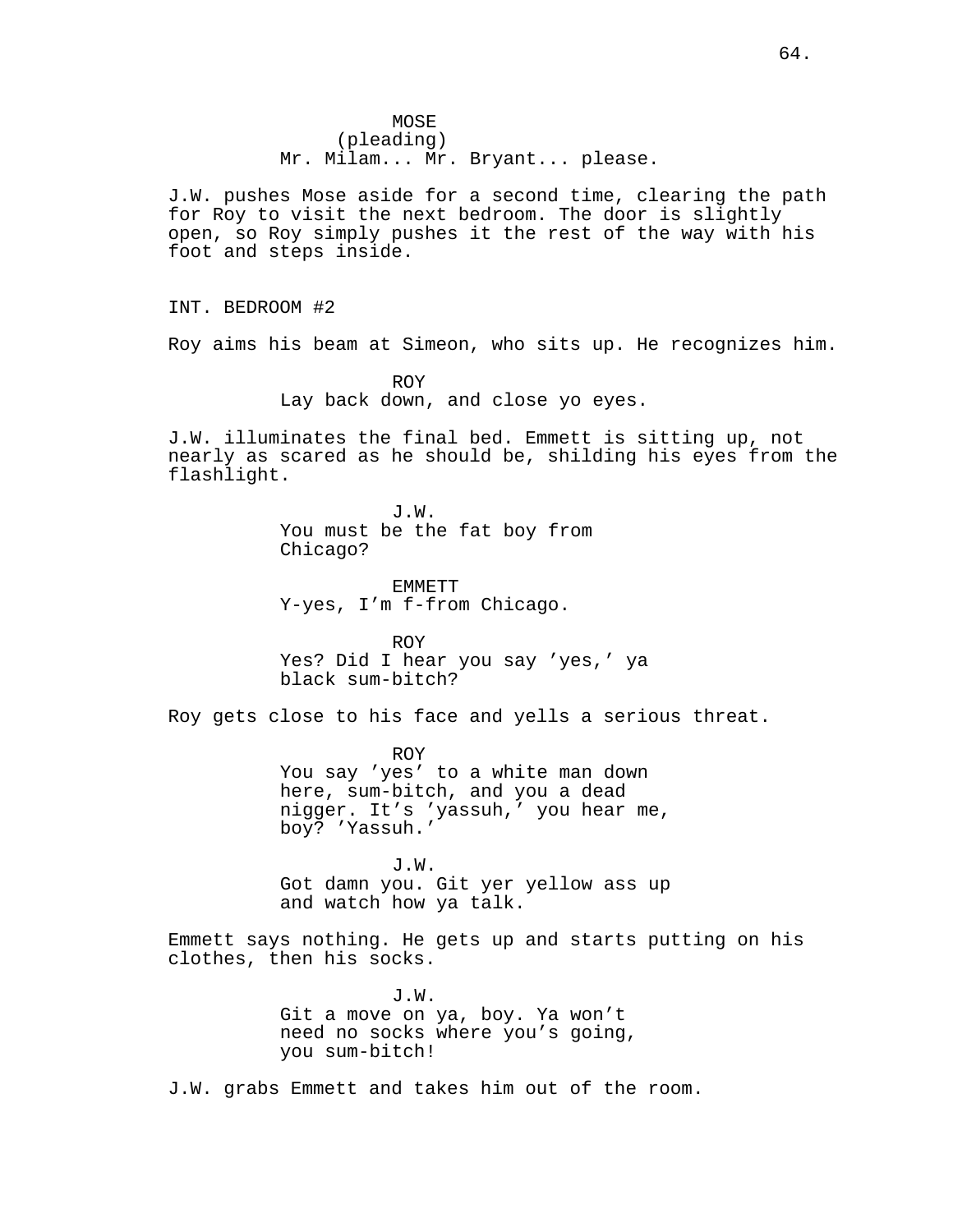Elizabeth tries to stop them.

ELIZABETH Please, Mr. Roy, Mr. Milam. Don't hurt 'im. I'll give you money if you just don't hurt him. Just whip him if you gotta, but don't kill 'im. Please, suh. If you just leave 'im with us, we'll whup 'im. We'll whup 'im good suh.

J.W. Look here, old woman. Git back in that bed and let me hear that mattress squeak. Yer hear?

MOSE Com on, Liz. Com on.

Mose carefully moves Elizabeth and himself out of their way.

INT. BEDROOM #1

Maurice and Wheeler are groggy. Frightened and confused, they stick their heads out of the bedroom to see what all the commotion was about.

> WHEELER (calls out) Uncle Mose!

MOSE (O.S.) Boys, get back inside yo room and close de doe!

Afraid and nervous, they close the door.

EXT. THE WRIGHTS' HOUSE

Roy forces Emmett outside through the door. Just before J.W. can join them, Mose pleads with him once more.

> MOSE Mr. Milam, what he do?

J.W. Never you mind, preacher!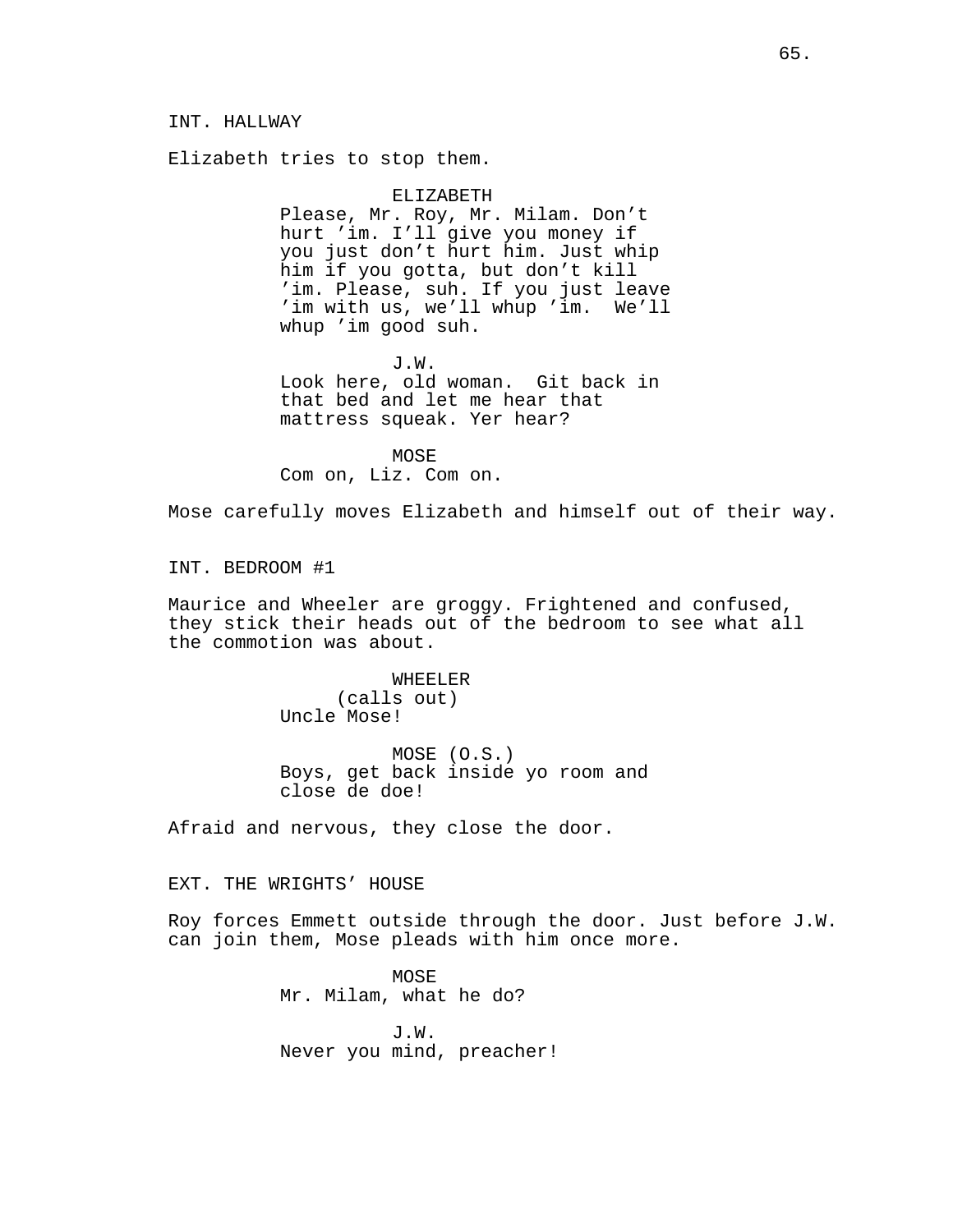MOSE If he did something wrong, give him to me and I'll whoop 'im.

J.W. If he ain't the one, we'll bring 'im back.

Roy shoves Emmett towards the truck. Too-Tight Collins sits on the back of the truck. Roy shows Emmett to Too-Tight Collins.

> ROY Is this the one?

Roy shines his flashlight on Emmett. Too-Tight nervously looks at Emmett for a few seconds.

ROY

Well...?

COLLINS Yassah. He's the one.

Roy turns and pistol-whips Emmett in the face, knocking him to the ground.

> ROY You sum-bitch. You gon' pay for this.

J.W. (O.S.) Git up, boy! Git yo ass up!

J.W. reaches down and jerks Emmett up by the arm and back onto his feet. He then shoves Emmett into the back of the truck with Collins.

> ROY First we'll drop Carolyn off.

INT. J.W. TRUCK

J.W. takes the driver's position, as Roy climbs in the passenger side door and Carolyn slides between them. SOUNDS of the run-down truck engine trying to start. Several tries later and it still won't start.

> ROY (O.S.) This piece a' shit!

The engine finally starts. They speed off into the dark.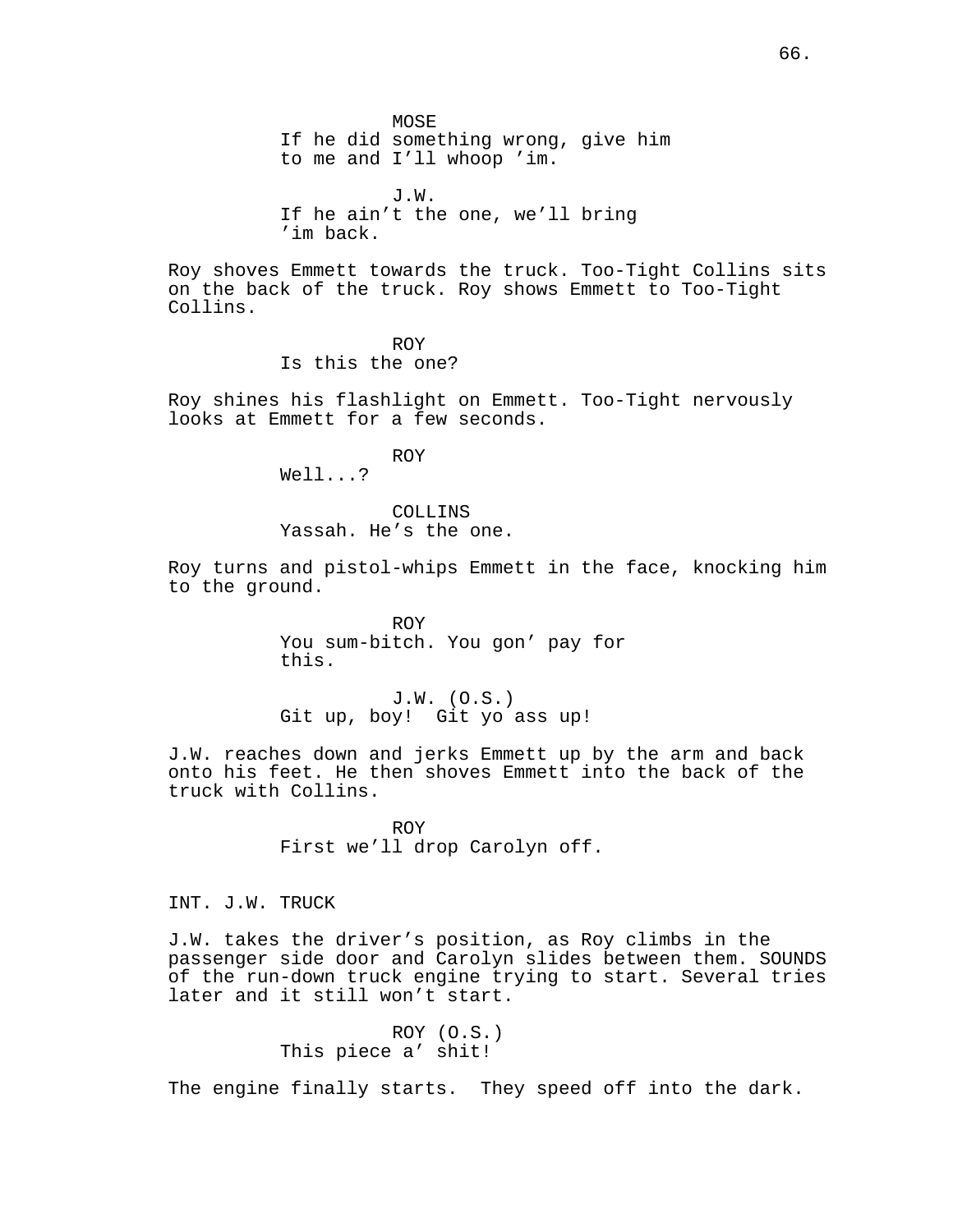# INT. THE WRIGHTS' HOUSE - LIVING ROOM

Elizabeth is screaming hysterically, confused, guilt-ridden.

### ELIZABETH

Get me out of here! Get me out of here! Please, I can't take it. Please, Mose, get me out of here!

#### MOSE

Hold on, baby. Take it easy. We got ta think 'about this thing a minute. We don't know what's gonna happen. Let's just wait a little while, baby.

#### ELIZABETH

I tell you, I got to get out of here. I got to go. Take me to Crosby! Right now, Mose. Right now!

#### SIMEON

Mama. What's da matter? Where's Bo?

ELIZABETH

Should of give 'im back his ticket. Oh my God. Lawd have mercy. It's my fault. It's all my fault, Mose.

#### MOSE

Naw baby, you didn't know.

# ELIZABETH WRIGHT

Yes. I should of knowed better. Bo knew they were going to git 'im. That's why he axed me. Three times he axed. I didn't give it to 'im. It's all my fault.

# MOSE

Why? Why did Bo want his ticket?

#### SIMEON

Bo whistled at a white woman, daddy. Miss Bryant. At the sto the other day. An' he was skaid when we tol 'im dey was gonna kill 'im.

#### MOSE

Why didn't yall tell me. I should of knowed what happened.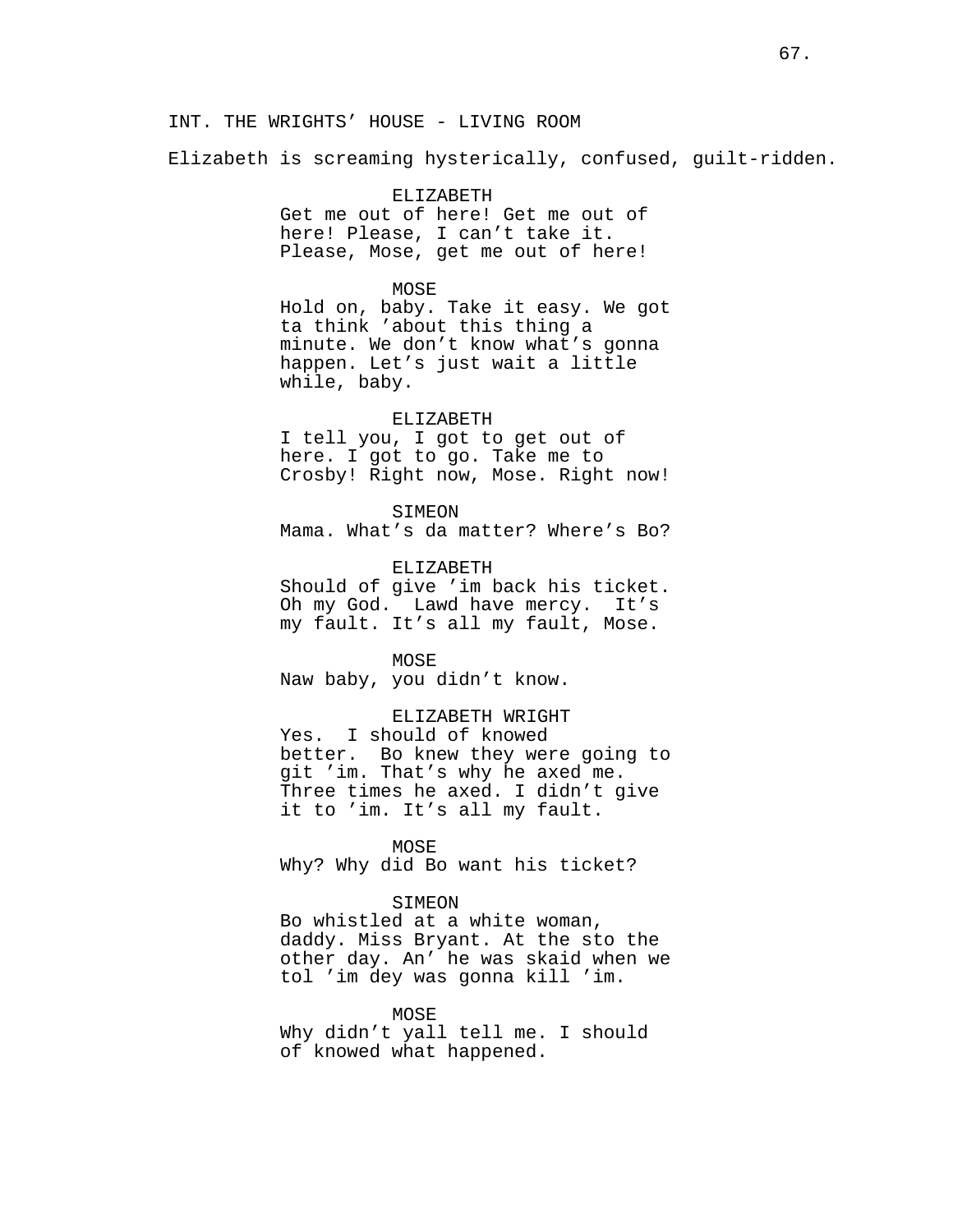WHEELER Bo begged us not to tell ya, granddaddy. we didn't know.

ELIZABETH Please, Mose. Get me out of here!

MOSE Okay, baby. Yall boys get together and let's go. Hurry up now. Liz can't take no mo of this place.

Everyone in the house start scrambling to get out.

EXT. THE MILAM'S HOUSE - TOOL SHED

J.W.'s truck has been recently backed in and parked beside the shed entrance. There is a gap in the boards that comprise one of the walls of the shed, revealing a light on inside.

The shed features an OLD DOOR, made of rotting wood with a rusty handle, which is currently closed.

> J.W. (O.S.) Git over there!

Emmett's body slams against the door and rattles the walls in the shed.

INT. TOOL SHED

Roy is still covering Emmett with the handgun, while J.W. uses a piece of rope to tie Emmett's hands behind his back. Just as J.W. finishes tying the knot,he discovers the wallet in Emmett's back pocket and opens it.

> J.W. So, you little bastard, you come down here wid a picture of a white woman in yer bill folder, bragging, huh?

He pushes Emmett towards the wall he's facing, but Emmett leans to the side, minimizing the force of the blow. He turns to face his captors.

> EMMETT That p-p-picture was in the bill-folder when I bought it. That's a m-m-movie star. R-r-Rita Hayworth.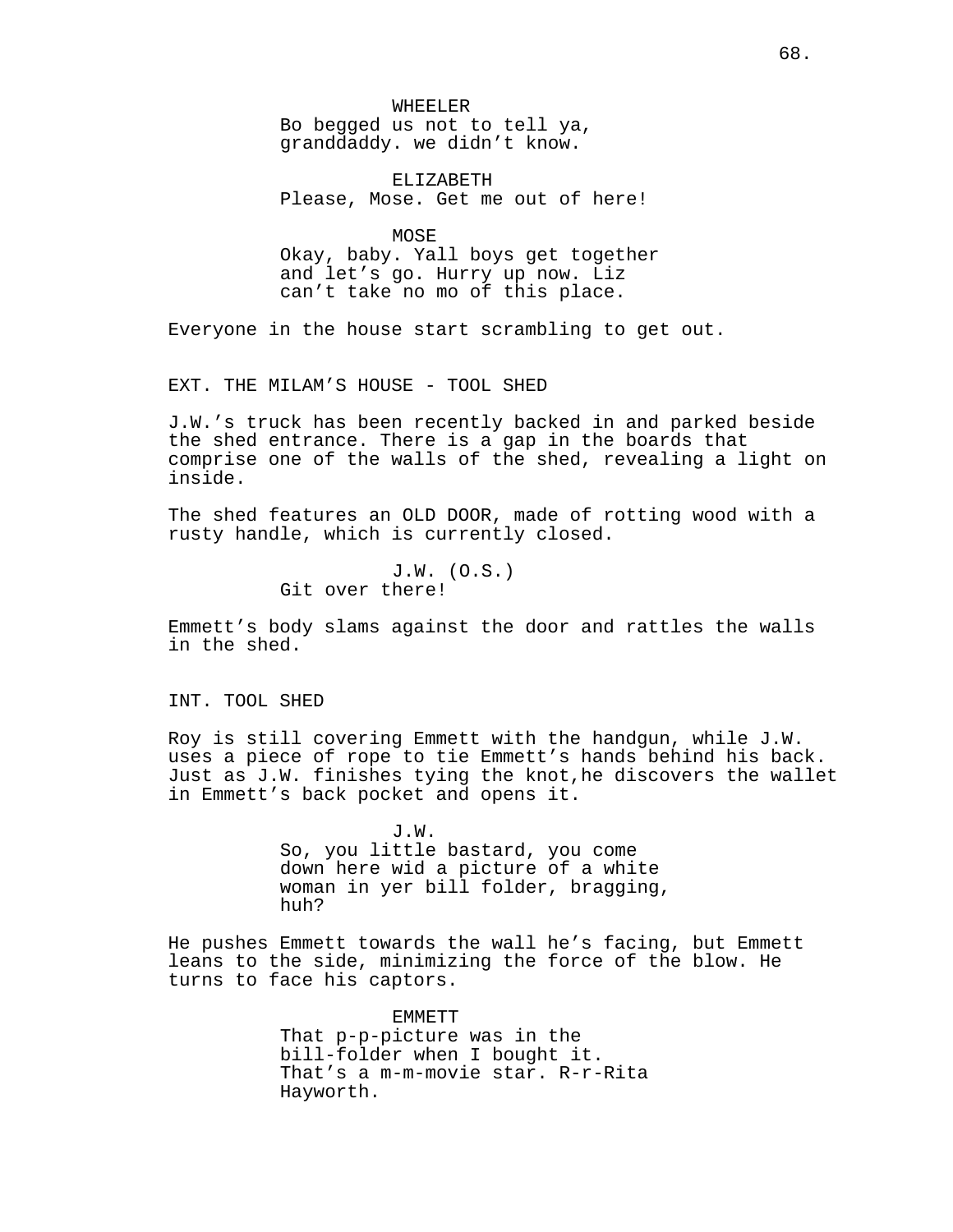J.W. An' as if that ain't enough, I hear you say you's as good as whites. Is that right, nigger?

Emmett looks at him.

EMMETT Y-y-yes, my mama a-a-always told me w-w-we're all equal in the s-s-sight of God.

Roy launches himself towards Emmett and, without warning, throws a right hook to his face that lands high on Emmett's left cheek and knocks him back against the wall. The walls rattle as Emmett maintains his balance.

> J.W. Oh, is that right. Well that's it, nigger. You still ain't learnt how to talk or think like a nigger. Let's get rid of this uppity-yaller nigger, right now!

Roy spins the gun around in his hand and hammers the butt of his pistol on the top of Emmett's skull. Dizzied about, he's just about to regain his footing, when J.W. sends a mean right hook that sends Emmett tumbling down.

> ROY Yeah, I heard 'bout how he dress like them folks up norf.

Emmett slowly gathers the concentration and coordination needed to climb back onto his feet.

> J.W. He's dangerous, all right, thinkin' he's important. Why, if we don't watch out, he'll have all the niggers down here thinkin' they's as good as whites. Next thing you know they're all be sayin' 'yes' and 'no' to us just like we one of them. That ain't gone work. Naw. No way.

ROY It's 'yassah' and 'nossah' to us. You git that, nigger? We white an' ya bet' not forgit it.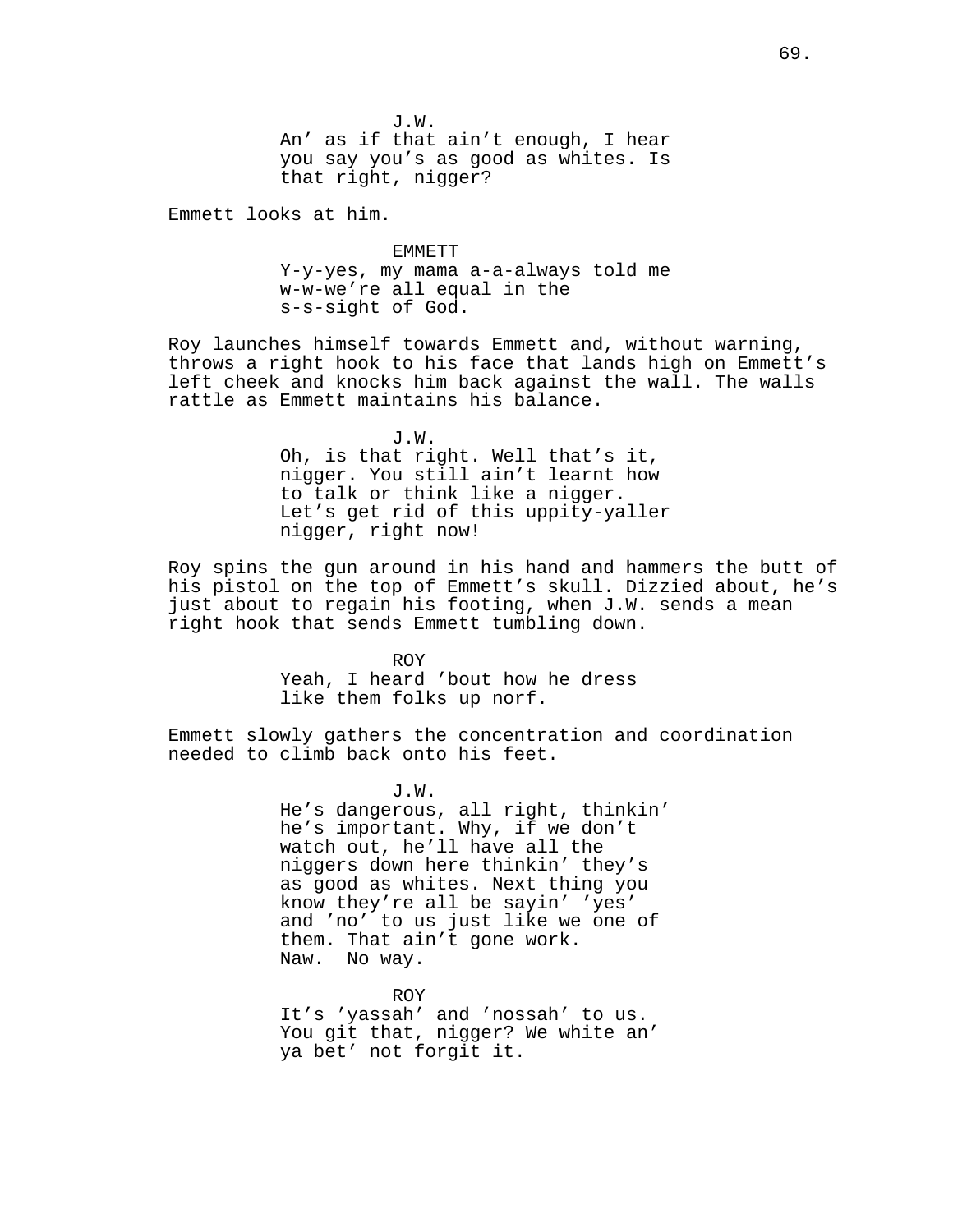J.W. Think you can just come down here and not respect our laws an' women?! Well, we'll see. We'll just see, nigger. We'll show who's better, shit ass.

J.W. takes a little longer on his aim this time, since he can, and punches Emmett square in the mouth, knocking out two of his teeth and his body back to the ground.

Emmett tries to shake the dizziness out of his head from getting socked in the face.

> EMMETT (yelling) Mama! Mama! Lord have m-m-mercy! Mama! S-s-somebody please h-h-help me! Please! Please!

INT. J.W. MILAM'S LIVING ROOM

MRS. MILAM'S KIDS, 7 & 8, are peering out the window. MRS. MILAM, 36, worried, walks towards them.

> MRS. MILAM What are you doing awake? Go back to your rooms.

EMMETT (O.S.) Mama! s-s-somebody please h-h-help me! Help me!

KID #1 Mama, who's that? Somebody's calling 'Mama'!

MRS. MILAM Don't you worry 'bout that, let's go back to bed.

Mrs. Milam takes the kids by their hands and leads them towards their bedroom.

INT. KIDS BEDROOM

Mrs. Milam puts them back to bed and turns the radio on. The kids are still unsettled as they lay in bed. Mrs. Milam exits the room.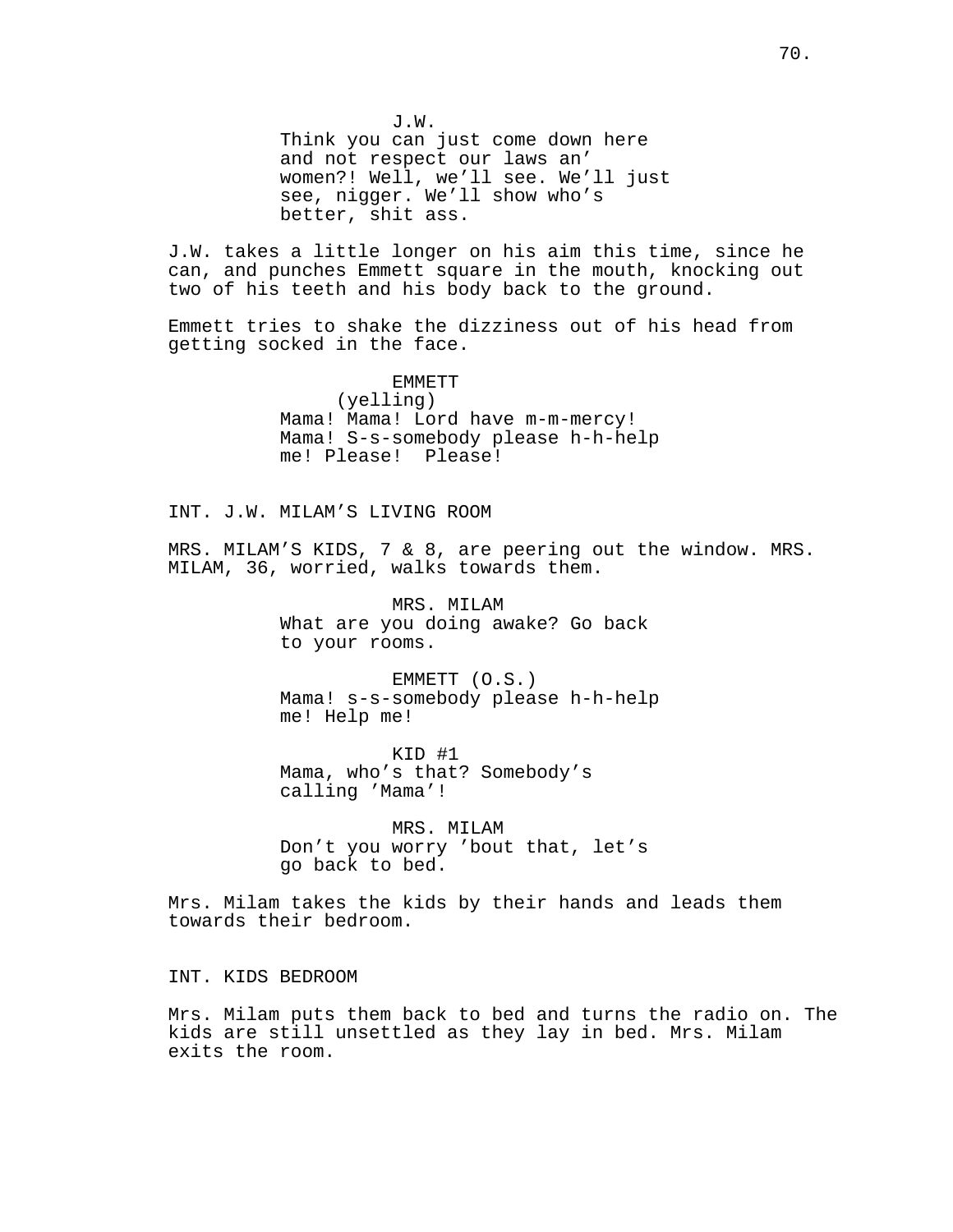INT. TOOL SHED

Emmett is badly beat up.

EMMETT

Mama!

ROY Shut up, shit ass.

Roy puts his knee on Emmett's chest and leans over the top of him. Again he uses the butt of his gun like a hammer, bashing Emmett's face and head one time each. Emmett is bruised and bleeding and cries out with all of his might:

EMMETT

Mama!

CUT TO:

INT. MAMIE'S HOUSE - KITCHEN

A SMALL GROUP OF MAMIE'S GIRLFRIENDS, all around her age, are seated at the kitchen table and joining her in a fun evening of cardplaying. The music is on in the background as they gossip, eat, drink pop, and take turns in their card game.

TITLE INSERT: Meanwhile...

Just as Mamie is about to play her turn, she suddenly gets the chills and her mind and expression go blank. She looks like a deer caught in headlights. Mamie's friends can't help but notice her strange behavior.

> MAMIE'S FRIEND #1 Mamie, hello.

Mamie's friend #1 waves her hand in front of Mamie's face.

MAMIE If Emmett had his feet on Chicago soil right now, he'd be one happy kid.

MAMIE'S FRIEND #1

What?

MAMIE'S FRIEND #2 Go, Mamie.

Mamie's mind is still drawing a blank.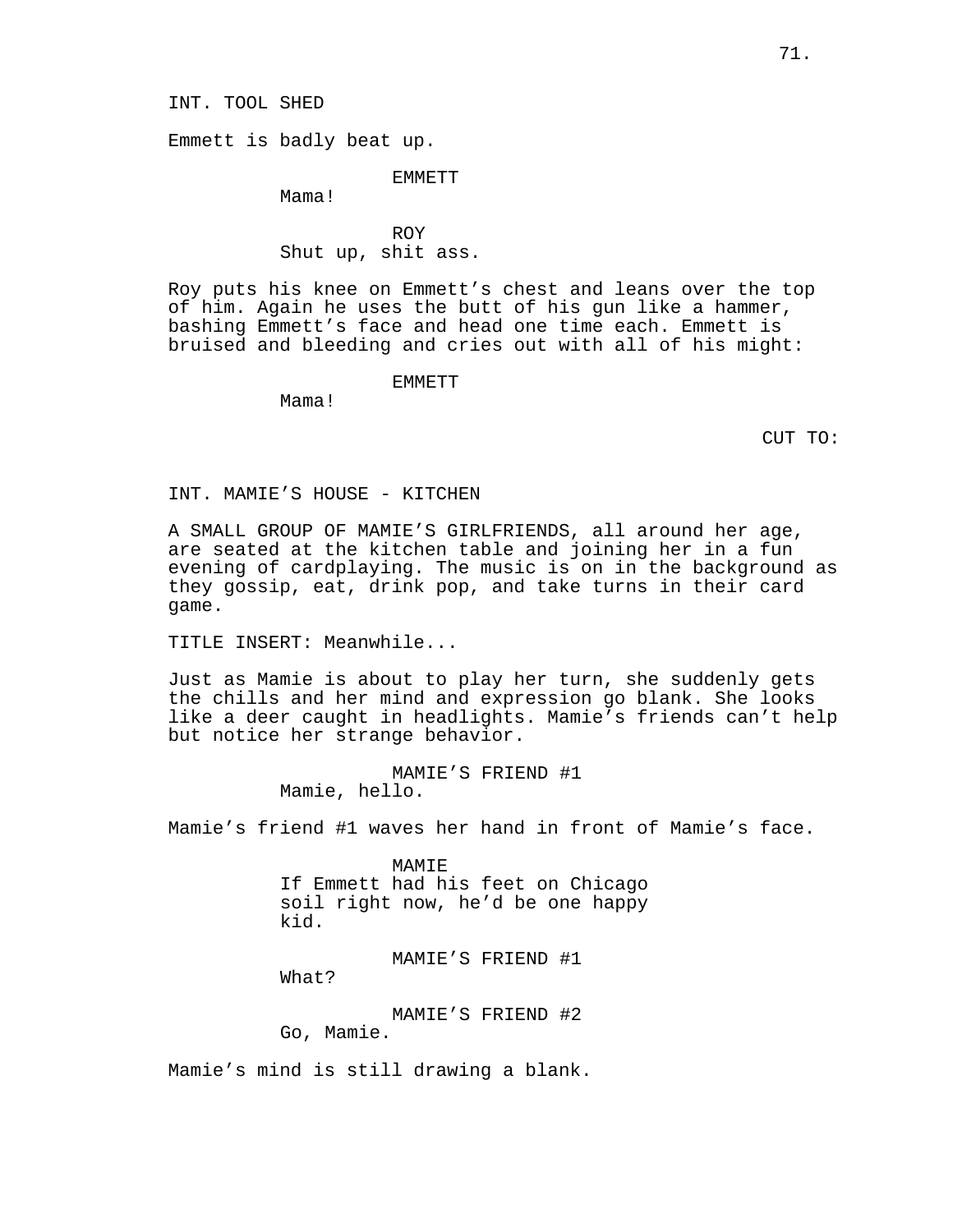MAMIE'S FRIEND #3 I think we have been playing for too long. It's three in the morning. She must be tired.

She finally seems to snap out of it.

# MAMIE

Okay, sorry, girls.

Mamie plays her turn and the card game resumes. She still seems unsettled, but tries to match the light mood of her friends anyway.

INT. TOOL SHED

Emmett is on the floor and laying on his side. Roy kicks Emmett in the stomach, almost knocking the wind out of him.

> J.W. When we git through with you, ain't no nigger gon' try this trick again.

EXT. TOOL SHED

Moving further down the yard, beyond the shed area, down past their property line, there lies a large grassy field equipped with a community water pump. There are some trees around the area as well.

Currently working the pump is WILLIE REED, a tall, bony, dark-skinned male, 20s, who is almost done filling his bucket. He hears Emmett's cries for help from inside the shed and becomes cautiously concerned.

> EMMETT (O.S.) M-Mama! Help!

INT. TOOL SHED

Roy stands over Emmett, who is still lying on his side on the floor.

> J.W. Just shut 'im up! I'm done.

Roy leans down over Emett again, so he can bash him on the head several more times with the butt of his gun. With the final whack, some of Emmett's blood splashes up on Roy's face.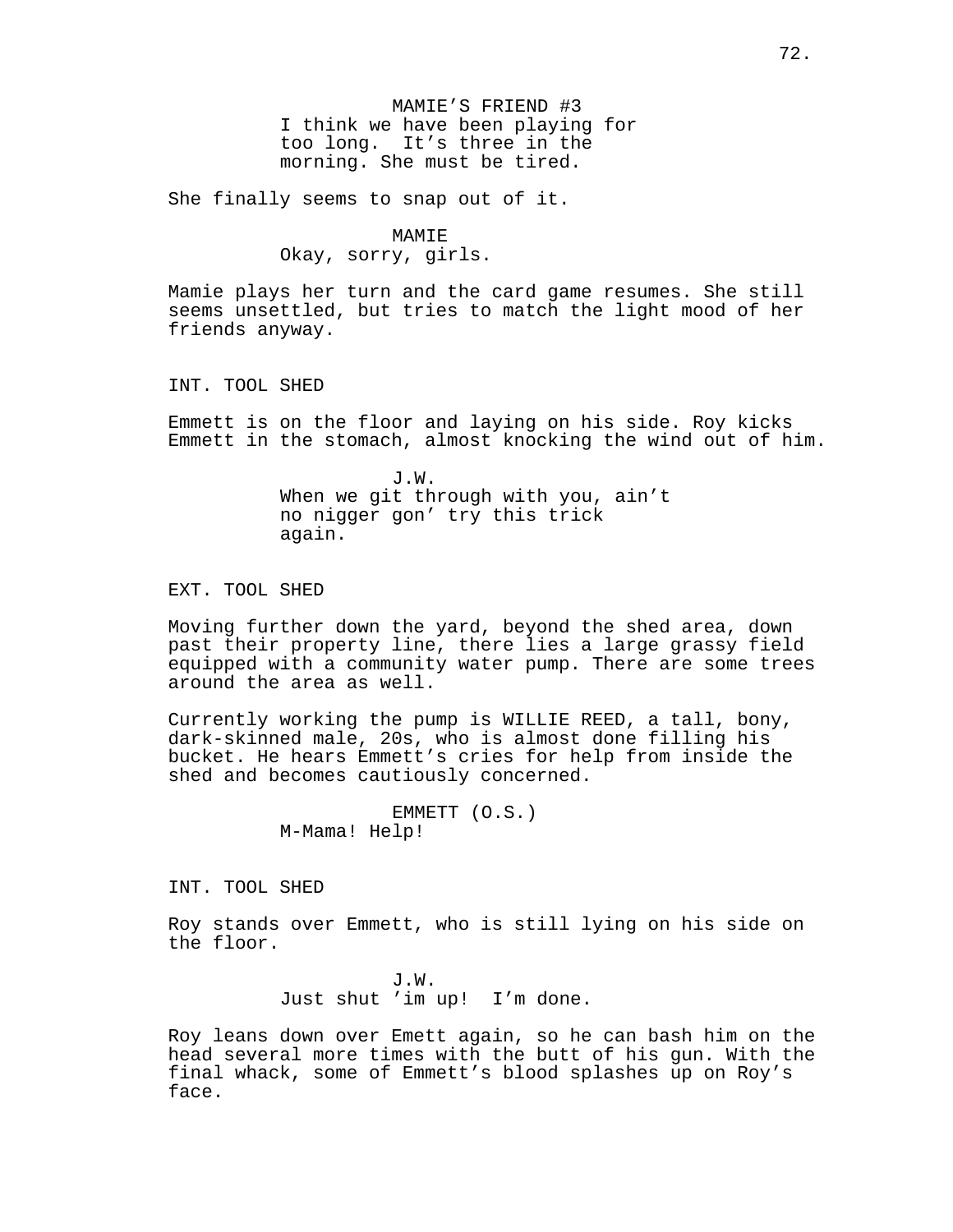# ROY Aw, shit - nigger blood.

Roy jumps onto his feet and uses his shirt to wipe it off, then kicks Emmett for getting blood on him. Somehow Emmett is still conscious after all this, so J.W. and Roy take turns kicking him until he's knocked out. All of a sudden, they hear a THUD come from outside. Roy and J.W. freeze and look at each other in alarm, aware that a potential witness may now be on the scene.

# EXT. TOOL SHED

The door to the shed opens and out pops Roy, who hides the gun behind his back while investigating the sound. He uses his flashlight to look around and spots Willie Reed leaving the water pump.

> ROY Whatchu doin' out here, boy?

WILLIE REED Jus' gettin' some water, suh.

ROY You hear anything?

WILLIE REED

Nossuh.

ROY Awright, then, git on outta here. Go on now, git.

Willi Reed starts walking carrying his bucket full of water.

INT. TOOL SHED

With full hands, Roy still manages to slam the door shut behind himself as he reenters.

> ROY It was just the niggah from across the way.

J.W. is kneeling down beside Emmett's face. He's holding his hunting knife, which has fresh blood on it, and is wearing a proud expression.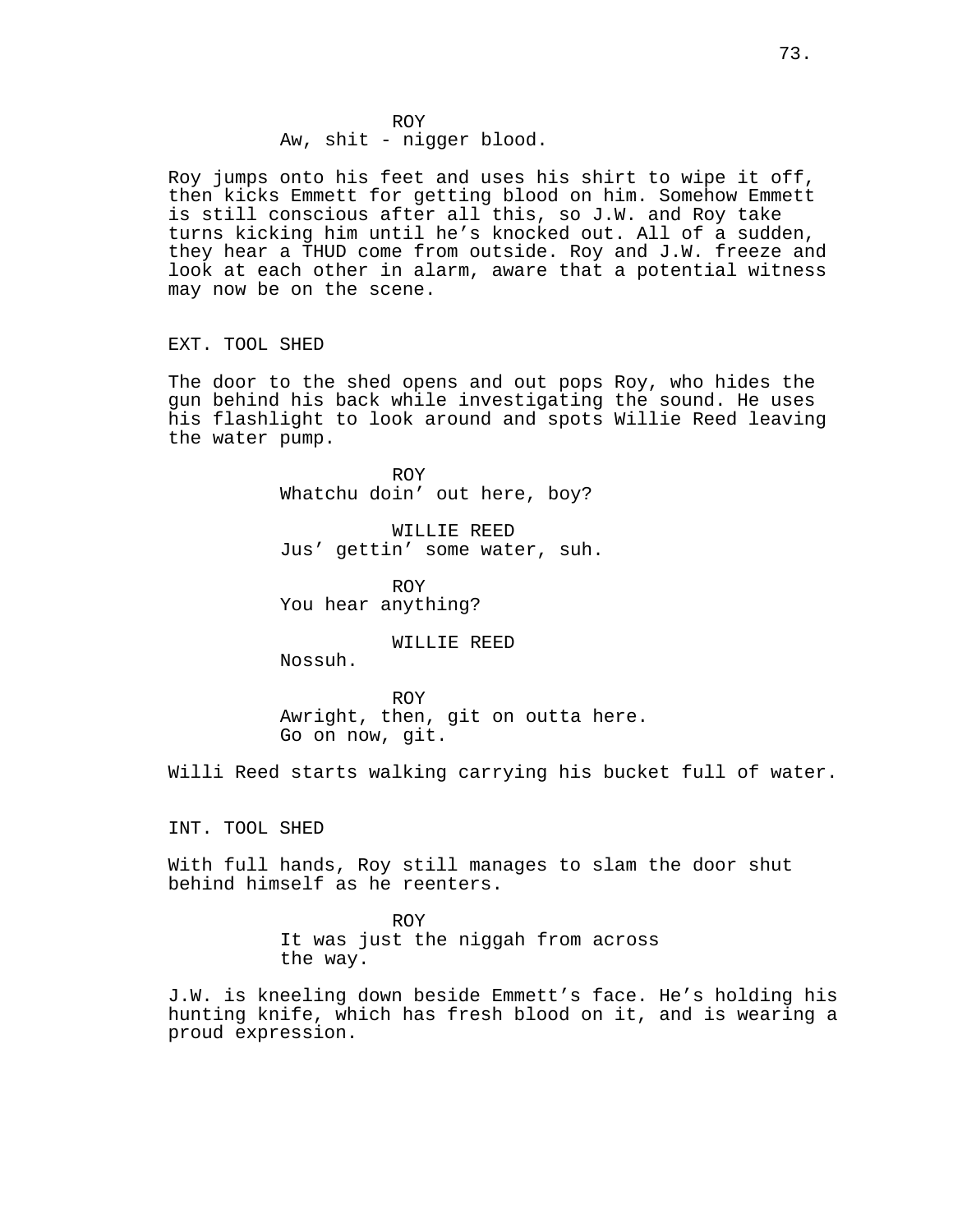J.W. Bet he never looks at no white woman again. ROY You fixed 'im good. Think he's dead? J.W. Naw, he's still alive - for now. ROY We can't let 'im go out lookin' like this. J.W. Yep. We gotta get rid of 'im for good. ROY What should we do? J.W. We'll weigh his body down and sink it to the bottom of the Tallahatchie and be done with it. I got everything we need. Even a cotton gin fan I picked up just for this from the Mississippi Valley State campus to hold him down.

# INSERT:

Coils of barbed wire and a thick, heavy, rusty, old cotton-gin fan lying nearby on the shed floor.

#### CUT TO:

J.W. and Roy stand over Emmett and look down at him.

J.W. I'm tired. Let's get this over wit'.

J.W. turns Emmett on his back to prepare him for execution. Roy takes aim with the gun and stops at Emmett's heart. J.W. gently moves Roy's arm to make the gun point at Emmett's head instead.

Roy nods in agreement. He grips the gun tightly, steadies his aim, and pulls the trigger.

The bullet enters the right side of Emmett's head and blows his brains out.